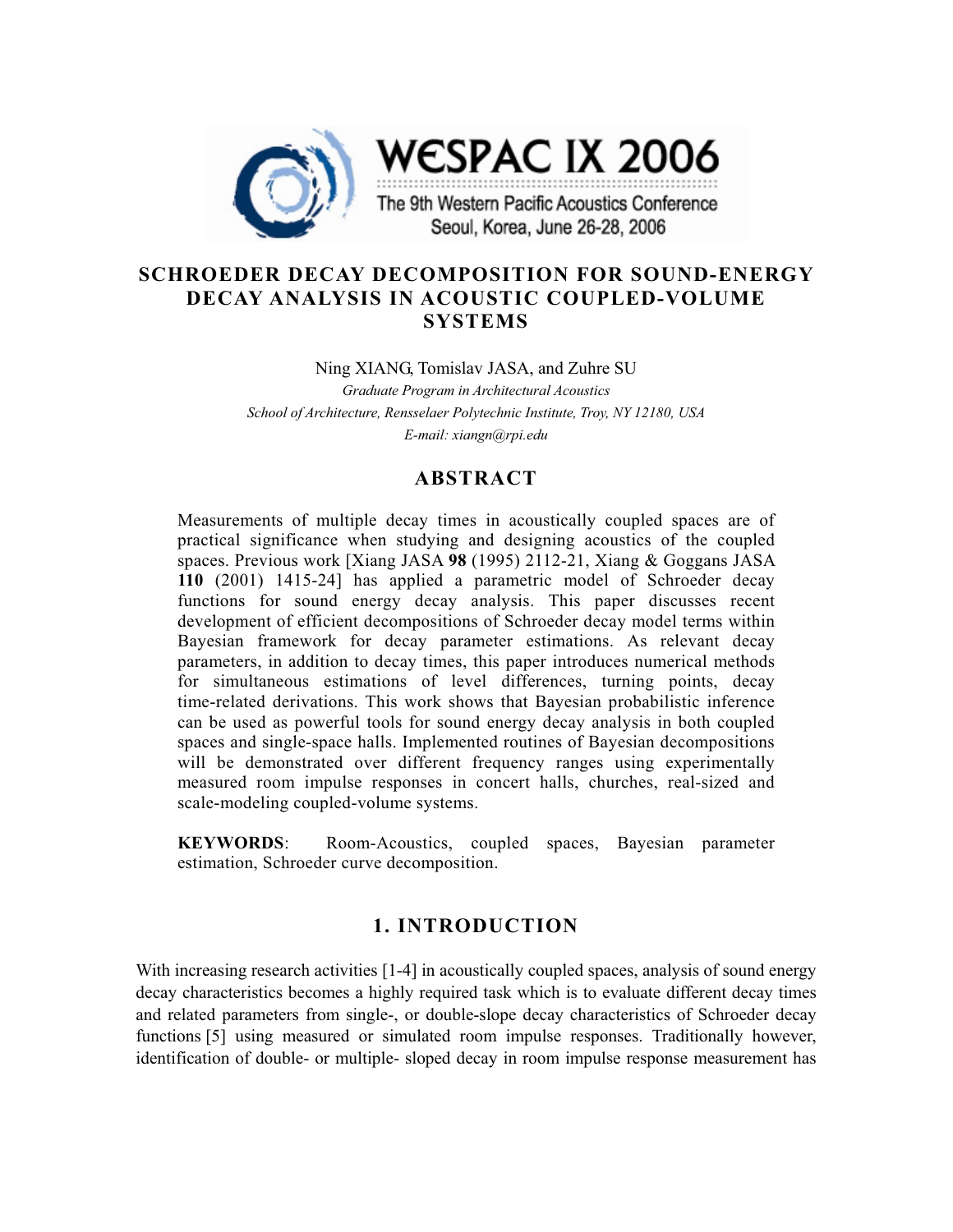been considered very challenging. Bayesian inference has been applied in coping with the demanding tasks in estimating multiple decay times from Schroeder decay functions [6-8]. In addition to Bayesian decay time estimation, this paper also introduces definition of level differences and turning points once double-slope decay has been identified. Using experimentally measured data in concert halls, churches, real-sized and scale-modeling coupled-volume systems, this paper demonstrates functioning tools to cope with demanding tasks in current research and practice.



*Figure 1. Schroeder decay function measured in Sant. Patrick Church, Watervliet, NY, along with the decay model function.* 

# **2. BAYESIAN FORMULATION**

## **2.1 Schroeder decay models**

This section begins with Schroeder decay function data  $\mathbf{D} = [d_1, d_2, ..., d_K]^T$ . Derived from the nature of Schroeder's integration, a Schroeder decay function model has been established

 $D = GA + e$  (1)

which approximates the data **D** with an error vector e. **A** is a column vector of *m* coefficients, termed *linear parameter vector*. **G** is a matrix of  $K \times m$ . *j*th column of **G** is given by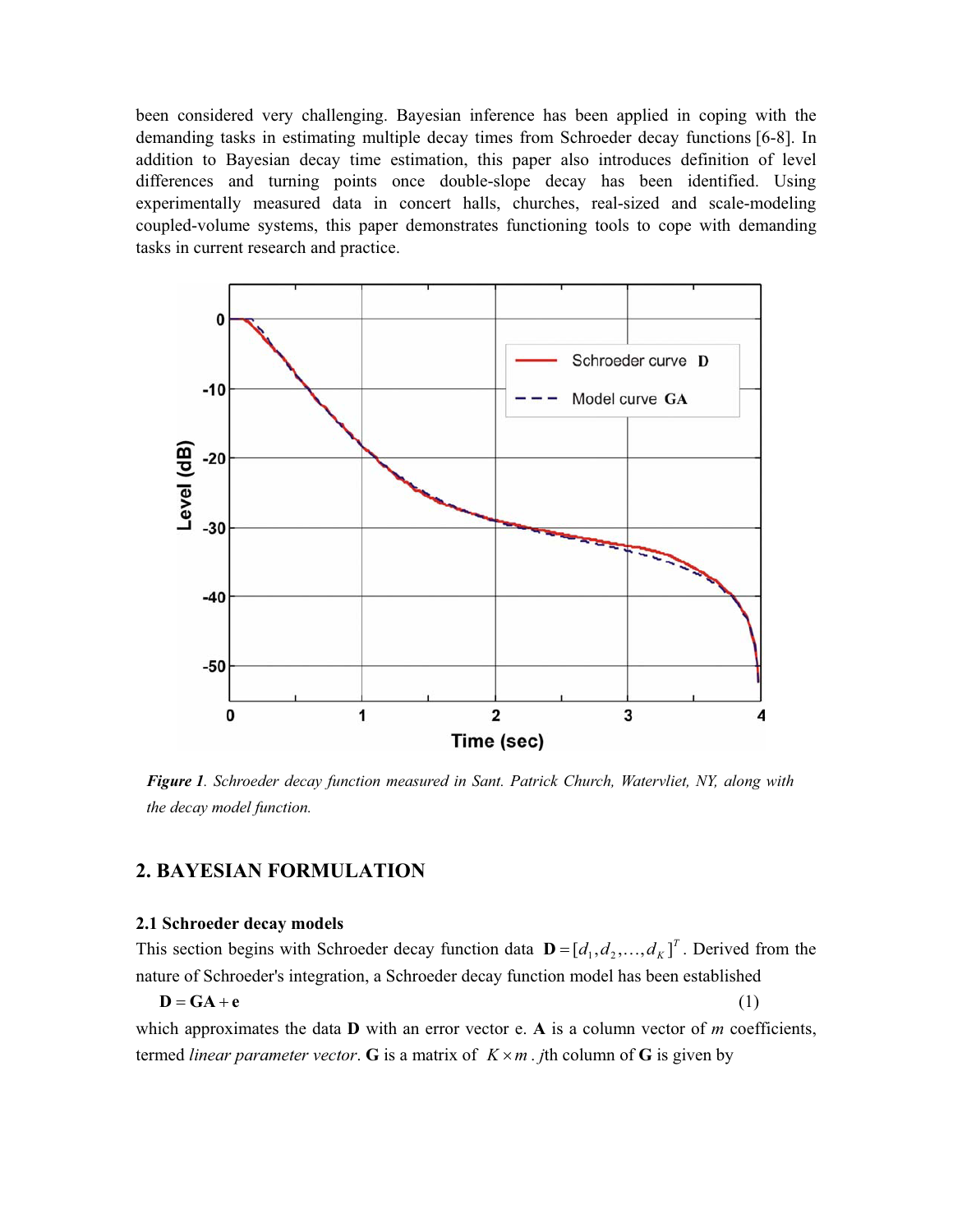$$
G_{kj}(T_j, t_k) = \begin{cases} \exp(-13.8 \cdot t_k / T_j) & \text{for } j = 1, 2, ..., m-1 \\ t_k - t_k & \text{for } j = m \end{cases}
$$
 (2)

where  $T_i$  is *j*th decay time to be determined for  $1 \le j \le m$ ,  $T_m = \infty$ .  $t_K$  represents the upper

limit of Schroeder's integration.  $0 \le k < K - 1$ . Recent works [6-8] have experimentally proven the validity of this model. Figure 1 shows one example of Schroeder decay function evaluated from real hall measurements in Sant. Patrick Church, Watervliet, NY and its model function **GA** with properly estimated model parameters.

We begin with eigen-decomposition of  $m \times m$  square matrix:

$$
\mathbf{G}^{\mathrm{T}}\mathbf{G} = \mathbf{E}\mathbf{\Lambda}^{\mathrm{T}}\mathbf{E}^{\mathrm{T}},\tag{3}
$$

where  $(\cdot)^T$  represents matrix transpose,  $\Lambda$  is a diagonal matrix containing *m* eigenvalues of eigenvector **E**. The eigen-decomposition facilitates converting **G** into an orthonornalized model

$$
Q = GE\Delta^{-1},\tag{4}
$$

with

$$
\Delta^{\mathrm{T}}\Delta = \Lambda\,. \tag{5}
$$

In similar fashion, the linear parameter vector **A** can be converted into the orthonormalized one or vice verse:

$$
\mathbf{a} = \Delta \mathbf{E} \mathbf{A} \; ; \; \mathbf{A} = \mathbf{E} \mathbf{\Delta}^{-1} \mathbf{a} \,, \tag{6}
$$

such that the error function **e** can be equivalently expressed in terms of Schroeder decay function **D** and the orthonormalized model  $Q\alpha$ :

$$
e = D - Q\alpha \tag{7}
$$

### **2.2 Bayesian decay parameter estimation**

Bayesian theory formulates the *posterior probability distribution function* (PPDF) through the prior probability distribution and likelihood function via Bays' theorem:

$$
p(\mathbf{a}, \mathbf{T} | \mathbf{D}, I) = \frac{p(\mathbf{a}, \mathbf{T}, I) p(\mathbf{D} | \mathbf{a}, \mathbf{T}, I)}{p(\mathbf{D}, I)},
$$
\n(8)

where  $p(\mathbf{D}, I)$  acts in the context of decay time estimation as a normalization constant. **T** is a vector matrix of *m* coefficients, termed *nonlinear parameter vector.*  $p(\mathbf{a}, \mathbf{T}, I)$  is the prior distribution function of  $\alpha$  and T. Background information *I* includes that the Schroeder decay model in eq. (2) through eq. (1) describes the data **D** reasonably well so that all errors **e** are bounded by a finite value. Given the finite error and a reasonable model as only available information, application of the principle of the maximum entropy assigns a Gaussian distribution to the likelihood function  $p(\mathbf{D} | \boldsymbol{\alpha}, \mathbf{T}, I)$  and an independence to errors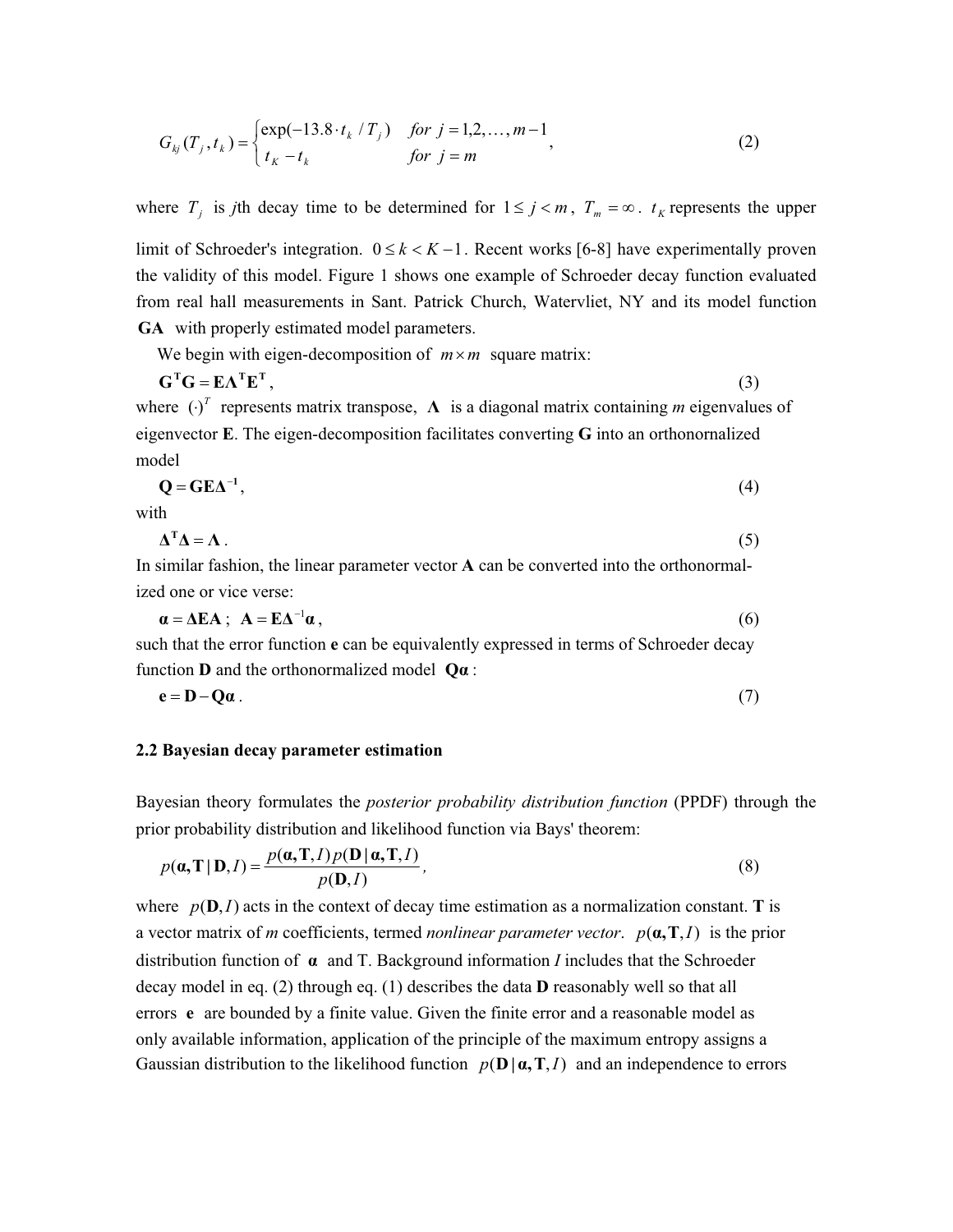$e_i$  from each other, so that

$$
p(\mathbf{a}, \mathbf{T} \mid \mathbf{D}, \sigma, I) \propto p(\mathbf{a}, \mathbf{T}, I) (2\pi\sigma)^{-K} \exp \left[ -\frac{(\mathbf{D} - \mathbf{Q}\mathbf{a})^{\mathrm{T}} (\mathbf{D} - \mathbf{Q}\mathbf{a})}{2\sigma^2} \right].
$$
 (9)

The posterior function  $p(\mathbf{a},\mathbf{T}|\mathbf{D},\sigma,I)$  implies that the error variance  $\sigma^2$  at this stage is still unknown. The marginalization over  $\alpha$  with a uniform prior, and over  $\sigma$  by assigning Jeffreys' prior leads to an analytically tractable PPDF in form of the student-T distribution:

$$
p(\mathbf{T} \mid \mathbf{D}, I) \propto \left[ \mathbf{D}^{\mathrm{T}} \mathbf{D} - \mathbf{q}^{\mathrm{T}} \mathbf{q} \right]^{(m-K)/2}
$$
 (10)

with

$$
\mathbf{q} = \mathbf{Q}^{\mathrm{T}} \mathbf{D} \tag{11}
$$

The marginalization results in the student-T PPDF over only the decay time space, being independent on linear parameter vector **A**. So the decay time estimation can be carried out in dramatically reduced dimensionality. Once the decay times **T** are estimated, an expected linear parameter vector  $\hat{A}$  can be determined [6].



*Figure 2. Comparison between measured decay function (Schroeder curve) in scale model coupled spaces and the decay model function. The model function is decomposed into 3 terms: 1st slope, 2nd slope and the term associated with background noise.*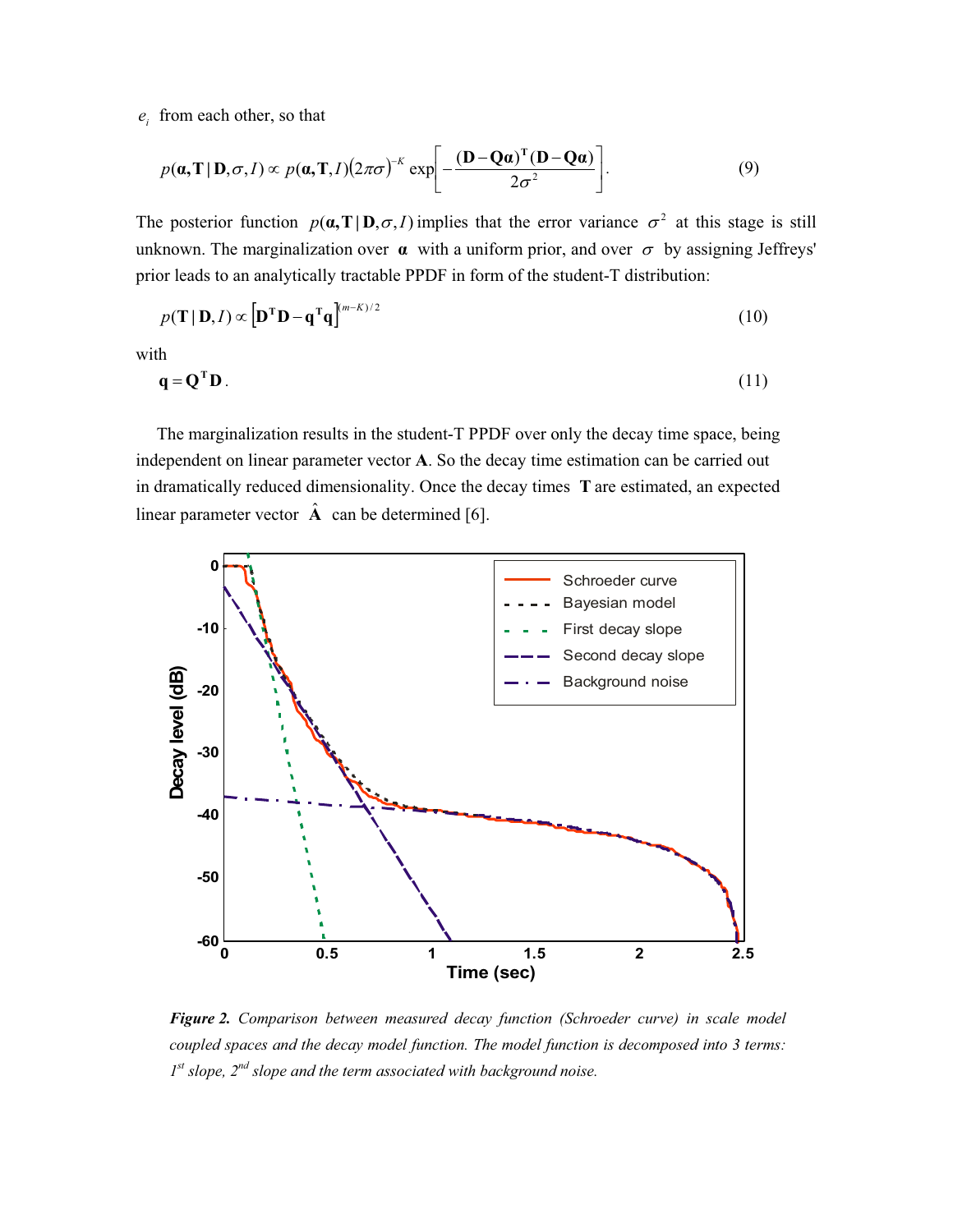# **3. SCHROEDER FUNCTION DECOMPOSITION**

Figure 2 shows a comparison between a measured Schroeder decay function (Schroeder curve) in scale model coupled spaces and the decay function model given in Eq. (2). In this example a two-slope decay function model is used within the Bayesian decay time estimation. Three model terms  $(1<sup>st</sup> slope, 2<sup>nd</sup> slope and the term associated with the background noise) are also shown in$ Fig. 2.

Previous work [6] pointed out, architectural acousticians are primarily interested in the relative difference  $\Delta A$  between the linear parameters  $(A_1, A_2)$ , in addition to both decay times  $(T_1, T_2)$ . Figure 2 shows that the Schroeder decay function decays only after the time point of direct sound. The plateaus at 0 dB at the beginning of the normalized decay curve reflects the fact that prior to the direct sound the sound energy does not decay at all. In practical measurements the direct sound varies significantly depending on the source-receiver positions. In addition, the data analysis should generally begin at the decay level of -5 dB (as for reverberation time analysis). The Bayesian decay decomposition within this work is carried out also in a similar fashion: all the data are taken from -5dB till the end of the data record, regardless of single- or double-slope cases.



*Figure 3. Definition of level difference*  $\Delta L$  *and turning point*  $(x_t, y_t)$  with help of a zoom *into a small portion of Fig. 2.*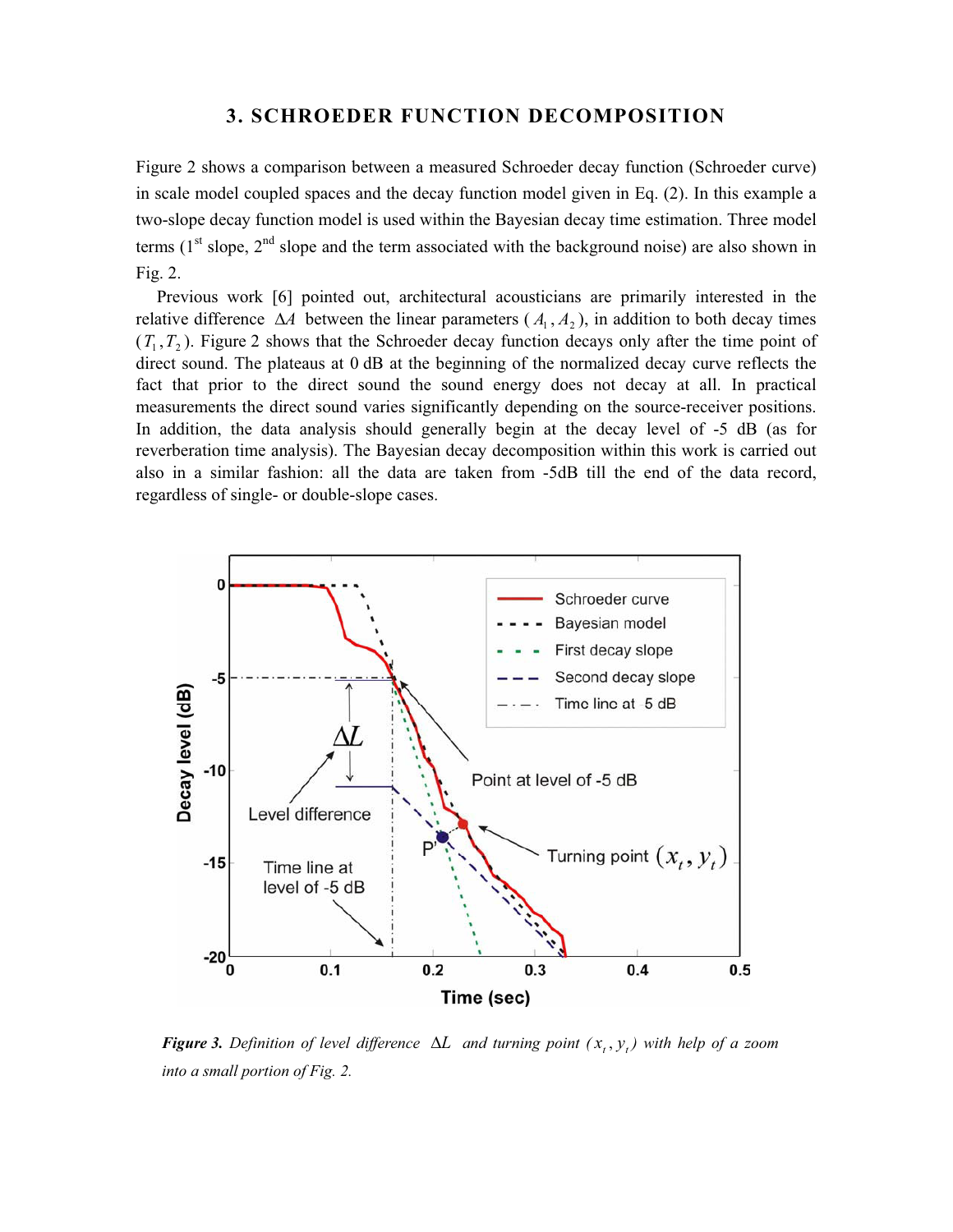### **3.1 Decay time uncertainty**

The decay time estimation within Bayesian framework heavily relies on proper evaluations of PPDF expressed in eq.(10). The mode of the PPDF can be used not only for decay time estimation in terms of maximum *a posterior* (MAP), the shape of the PPDF mode can also be used for uncertainty estimation [8]. To estimate the uncertainties expressed in standard derivations of estimated decay times, sampling methods have been applied based on a Gaussian model, where the co-variance matrix around the PPDF mode are sampled using the importance sampling [8]:

$$
\left\langle C_{ij} \right\rangle \approx \frac{\sum_{r=1}^{R} (T_{ir} - \left\langle T_i \right\rangle)(T_{jr} - \left\langle T_j \right\rangle)q(\mathbf{T_r})}{\sum_{r=1}^{R} q(\mathbf{T_r})}, \tag{12}
$$

with

$$
\langle \mathbf{T} \rangle \approx \frac{\sum_{r=1}^{R} \mathbf{T}_r q(\mathbf{T}_r)}{\sum_{r=1}^{R} q(\mathbf{T}_r)},
$$
\n(13)

and

$$
q(\mathbf{T}_r) \approx \frac{p(\mathbf{T}_r \mid D, I)}{g(\mathbf{T}_r)}\,,\tag{14}
$$

where  $p(T_r | D, I)$  is given in eq.(10) and  $g(T_r)$  is Gaussian random process. Besides the importance sampling, a recent effort is to develop more effective sampling methods such as slice sampling or nested sampling [10].

#### **3.2 Level difference**

To avoid arbitrariness, a definition of the level difference is introduced. Upon Schroeder decay function decomposition in case of double-slope decay, two straight lines corresponding to two decay slopes in the logarithmic presentation can be determined. Due to arbitrariness of the direct sound, one needs to determine the crossing points of the two decay lines with the time line of -5dB in the logarithmic scale as show in Fig. 2:

$$
y_1 = a_1 + b_1 \cdot t_k, \tag{15}
$$

$$
y_2 = a_2 + b_2 \cdot t_k, \tag{16}
$$

with

$$
a_j = 10 \cdot \lg A_j, b_j = -10 \cdot \lg e \cdot (13.8/T_j),
$$
\n(17)

where  $T_i$  s and  $A_i$  s are estimated in terms of Bayesian analysis of Schroeder decay decomposition [6,8]. The time line of – 5dB is determined along the measured decay function.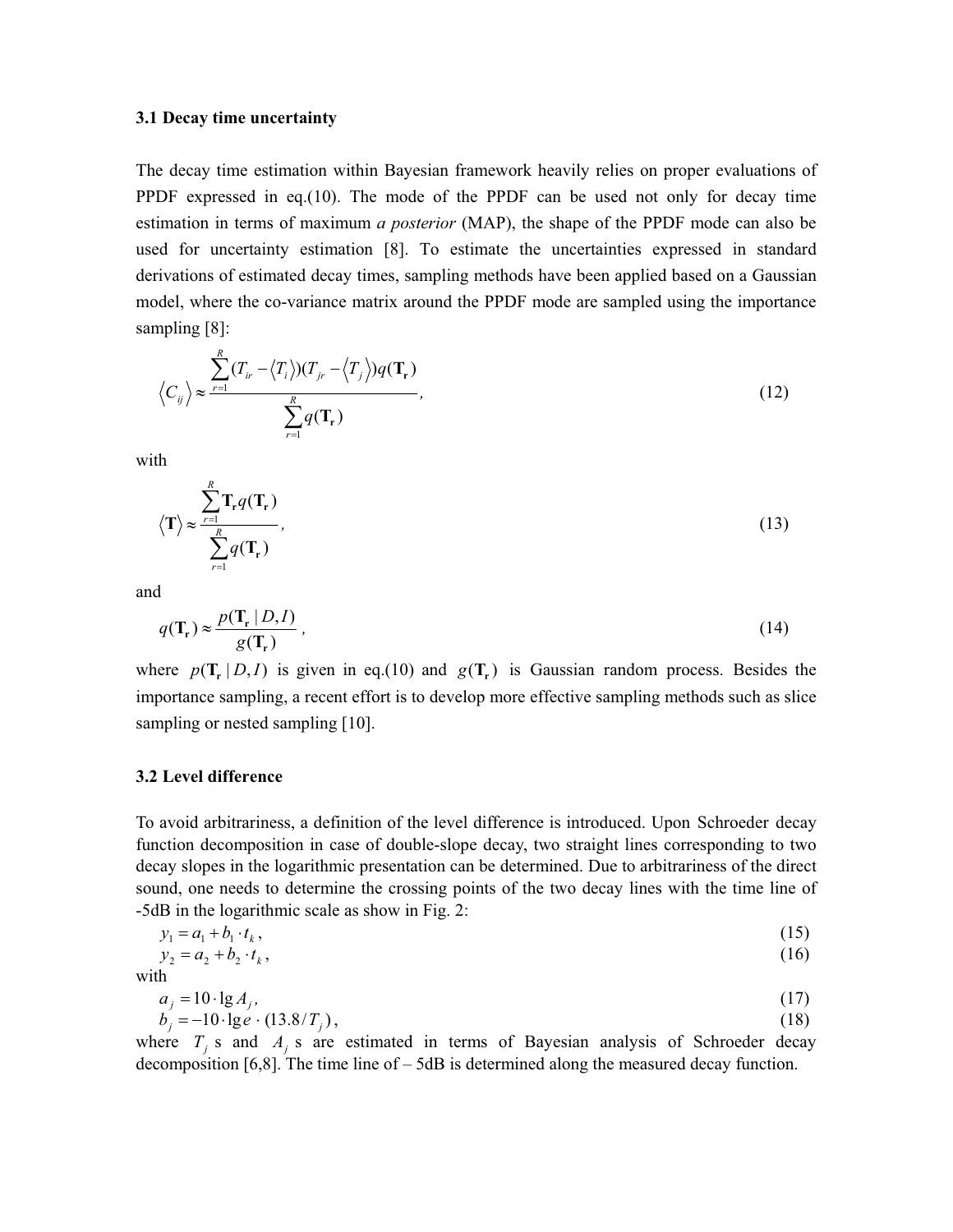The level difference  $\Delta L$  (in dB) is then defined as the logarithmic of the ratio between the two crossing points, or the difference of the two crossing points in the logarithmic scale (as shown in Fig. 2):

$$
\Delta \mathcal{L} = (y_1 - y_2)|_{t_k \text{ at } -5dB} \qquad \text{(dB)}
$$
\n(19)

#### **3.3 Turning point**

Some authors [9] also studied the location of a 'turning point' at which the early rapid decay intersects with the slower decay. Extensive investigations on a large number of measured results show that this turning point will not easily be recognized by a visual inspection. An algorithmic approach is needed in practice. Upon Schroeder decay function decomposition in case of double-slope decay, two straight lines corresponding to two decay slopes will in general not co-indent with the data (Schroeder curve) rather lower than the data, the crossing point  $P'(x_0, y_0)$  of two straight decay lines to each other is given by:

$$
x_0 = (a_2 - a_1)/(b_1 - b_2). \tag{20}
$$

$$
y_0 = (a_2b_1 - a_1b_2)/(b_1 - b_2),
$$
\n(21)

which is often way off the Schroeder decay curve and the model decay curve. The turning point  $P_t(x, y)$  is defined to be a point on the decay model curve, to which the crossing point  $(P')$ has the minimum distance:

$$
\sqrt{(x_t - x_0)^2 - (y_t - y_0)^2} \to \min. \tag{22}
$$

Two decay times or decay ratio  $(T, T)$ , along with the level difference ( $\Delta L$  in dB), the co-ordinate of the turning point  $(x, y, y)$  will be eventually used for further studies of acoustics in coupled spaces.

**Table I**. Measured results over octave bands, analyzed using Bayesian approaches. In addition to the decay times, their standard derivations, the level difference, the turning point co-ordinates are expressed in time  $(T_t)$  and level $(L_t)$ .

| <b>Band</b> | $\mathbf{T}_1$ | Std <sub>1</sub> | $\mathbf{T}_2$ | Std <sub>2</sub> | ΔL   | <b>Turning point</b> |            |
|-------------|----------------|------------------|----------------|------------------|------|----------------------|------------|
| (Hz)        | (sec)          | (sec)            | sec)           | (sec)            | (dB) | $T_t(\sec)$          | $L_t$ (dB) |
| 125         | 0.70           | $5.51E-3$        | 2.80           | $3.62E - 2$      | 2.51 | 0.28                 | $-10.42$   |
| 250         | 0.69           | $2.81E-3$        | 2.40           | $2.38E-2$        | 3.65 | 0.28                 | $-11.43$   |
| 500         | 0.99           | $3.06E - 3$      | 2.74           | $4.42E - 2$      | 7.22 | 0.38                 | $-16.93$   |
| 1000        | 0.87           | 1.88E-3          | 2.57           | 5.97E-2          | 9.34 | 0.41                 | $-19.44$   |

# **4 EXPERIMENTAL RESUTLS**

Table I shows some experimental results measured in real coupled spaces, the Student Union of the University of Mississippi, USA. Table I lists the analyzed results of one room impulse response near the coupled area. Over octave bands